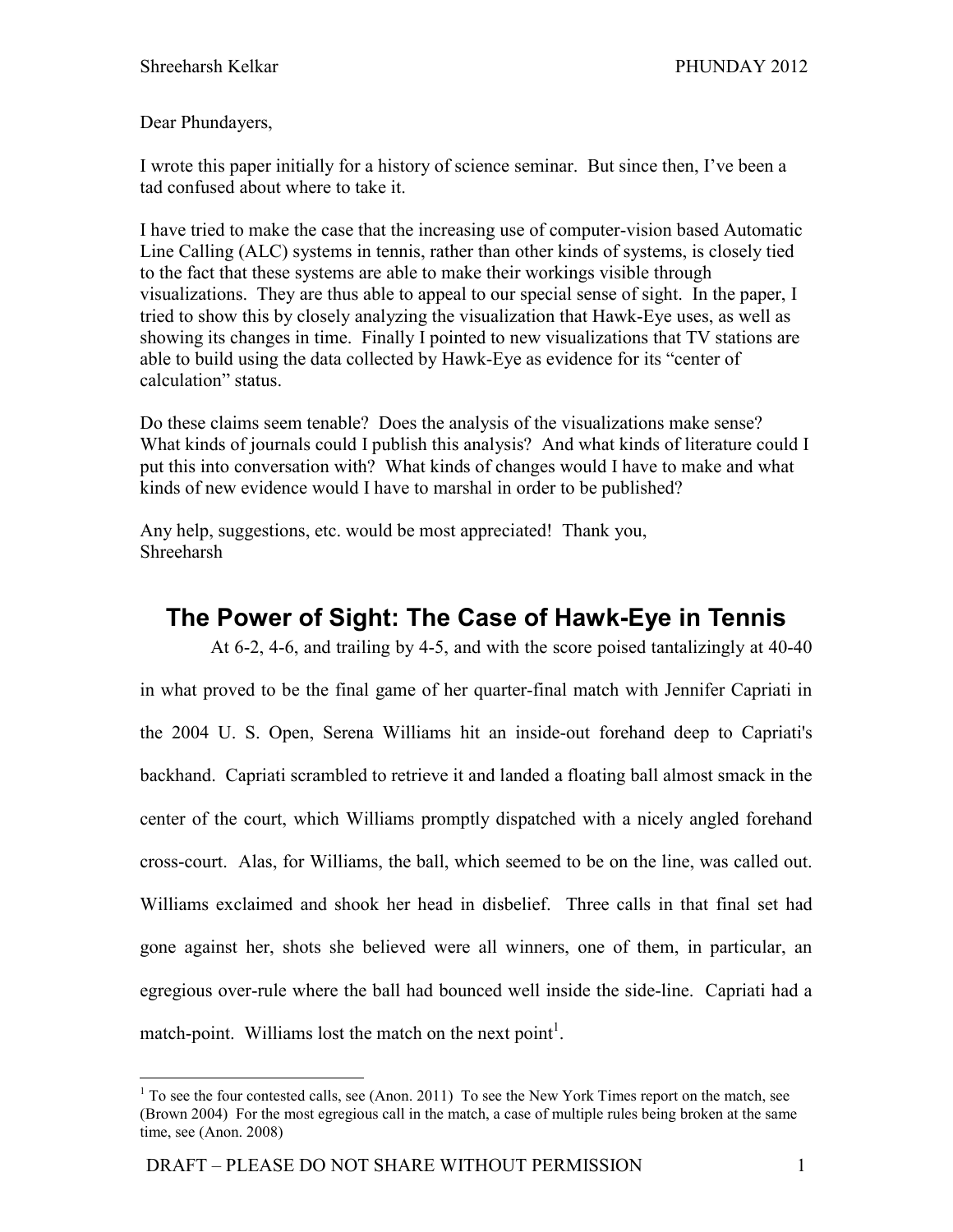Unbeknownst to her, Williams had an ally. A computer vision system called *Shot Spot* had been installed on the court: it tracked the ball as it flew around the court and plotted the exact impact point where the ball hit the court. It then turned its data into a visualization that showed the computed trajectory of the ball, zooming in to show the "mark" that the ball made when it landed on the court.

The system's output was however only available to television stations. Unlike slow-motion replays in which commentators strain to figure out whether the ball was in or out, *Shot Spot* showed them to see what it "saw" computationally – in beautifully drawn straight lines and curves. Williams' forehand was on the line. "Gimme a break," said John McEnroe, no stranger to arguing with chair umpires himself. "This is ridiculous," he continued, his voice dripping with disgust.

McEnroe's frustration must have communicated itself to the public and to the United States Tennis Association (USTA). Mariana Alves, the chair umpire, was removed from officiating any further matches at the Open that year and the USTA made a formal apology to Williams. The incident is widely credited with being a major reason for the introduction of Automatic Line Calling (ALC) systems into tennis.

In August (just before the Williams-Capriati fracas) and again in the November of 2004, the Canadian Auto-Ref system had been tested and cleared by the International Tennis Federation (ITF) using the guidelines that the ITF had set up in 2003. Hawk-Eye, a British system made by Hawk-Eye Innovations Inc., was tested in December 2004. Both systems were deemed to show "sufficient promise."<sup>2</sup>

<sup>&</sup>lt;sup>2</sup> The ITF's press releases on each of these trials are available at this URL: http://www.itftennis.com/technical/news/newsarticle.asp?articleid=13003. The evaluation protocol can be downloaded here: http://www.itftennis.com/shared/medialibrary/pdf/original/IO\_5918\_original.pdf.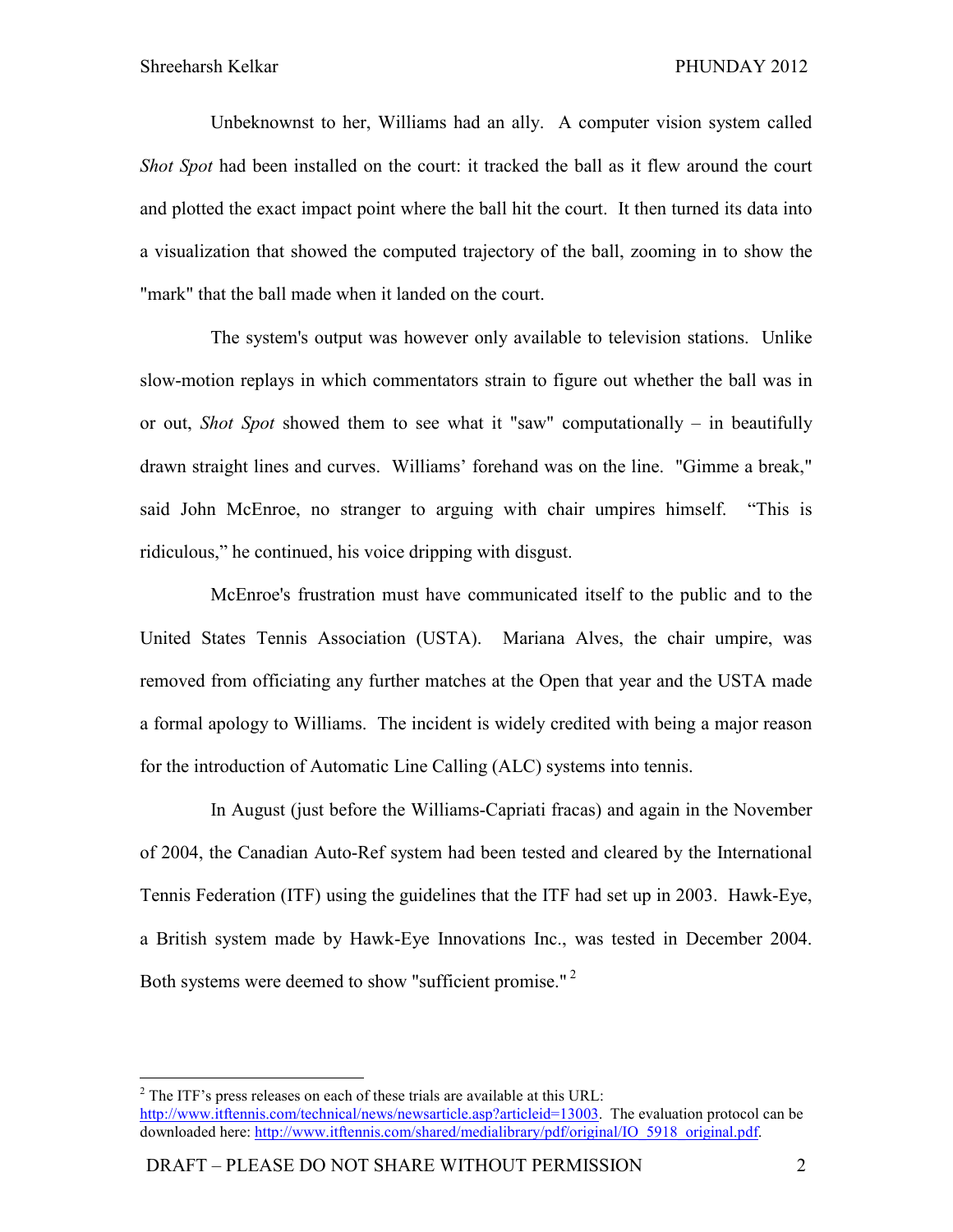Of the two, it was Hawk-Eye that was first used at a Grand Slam: the 2006 US Open. (Each player was allowed to challenge two calls per set.) It was used in the Australian Open in 2007 and at Wimbledon the same year. By March 2008, the three governing bodies in tennis, the ITF, the ATP and the WTA had standardized the rules for using Hawk-Eye: each player is now allowed to make a maximum of three incorrect challenges per set and an extra challenge if the set reaches a tie-breaker (Anon.). Till today, the French Open remains the only Grand Slam which does not use Hawk-Eye. Since the French Open is played on clay, the ball leaves a mark and the mark can be checked if the call is disputed. However Hawk-Eye is still installed on show-courts and does get used by TV stations to replay close-call points (Martin 2009).

Collins and Evans (2008; 2011) have analyzed the Hawk-Eye system for its claims of accuracy. They point out, reasonably enough, that the visualization – the output of the system – hides several choices that are made in order to produce it. Most importantly, they criticize the system for hiding its probabilistic calculations; the visualization, with its neat straight lines and perfect curves, hides the messiness of the actual court as well as the fact that its calculations have a margin of accuracy. They recommend that the visualization must reflect the error probabilities inherent in the calculation.

In this paper, I will concentrate on Hawk-Eye as a *business* artifact, and on the new ways in which it ties together disparate actors. I propose to analyze two aspects of Hawk-Eye. First, I will compare Hawk-Eye to other ALC systems and argue that the adoption of a certain kind of system over others, while justified mainly in terms of its technical superiority, becomes possible when the system becomes a "center of calculation" that holds together an entire ecology, in this case, the worlds of tennis,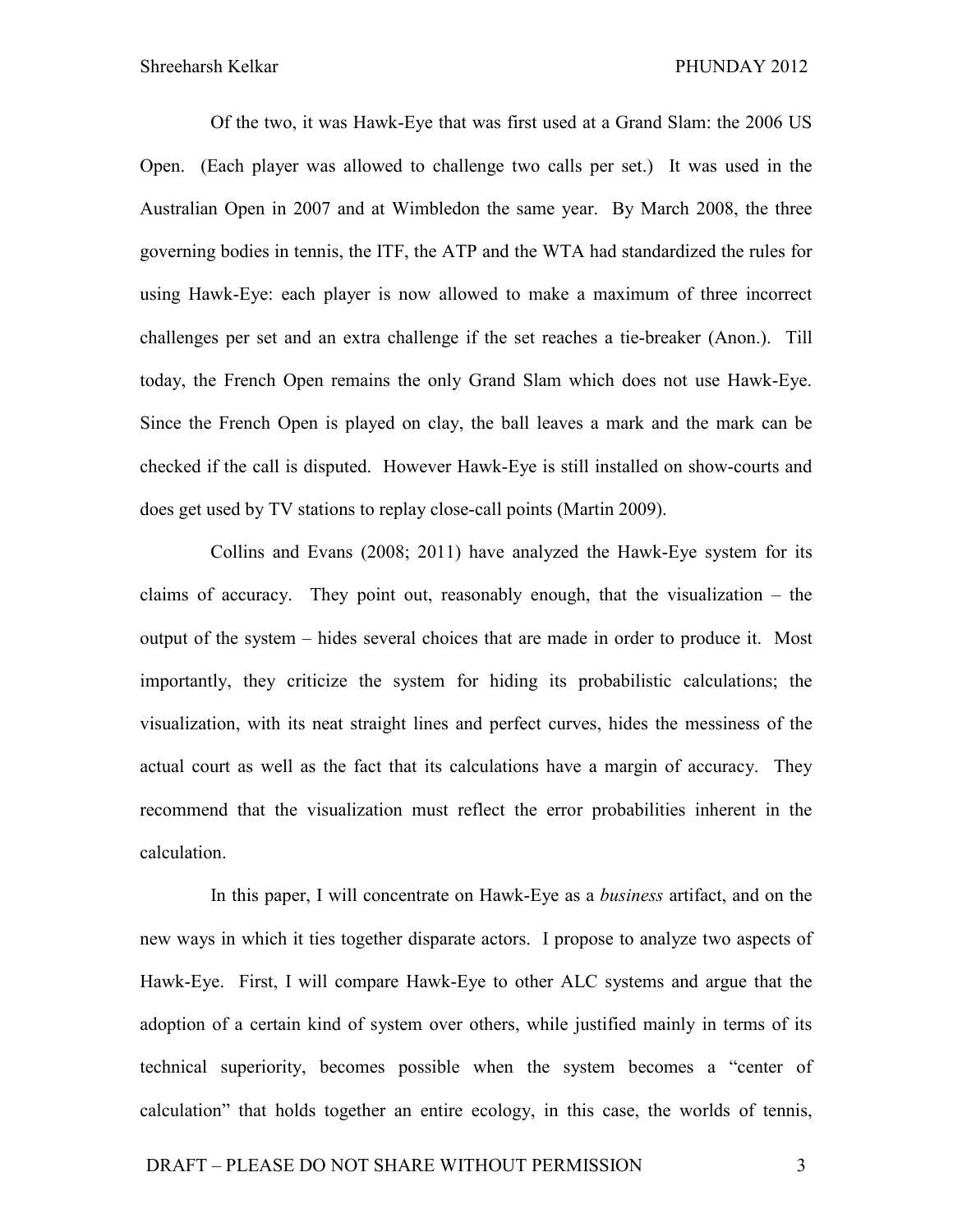television and their publics. I will also argue that this becomes possible because Hawk-Eye can demonstrate its credibility – through its visualization – in a way that other competing systems could not and did not.

#### *Sources of credibility*

Let's look at the other ALC systems. My source for this is the proceedings of the Tennis Science and Technology conference organized in 2003 by the International Tennis Federation, where five papers were presented on ALC systems (Fisher 2003; Szirmak and Harmath 2003; Carlton and Carlton 2003; Jonkhoff 2003; Marshall 2003). Curiously, Hawk-Eye does not appear anywhere in this conference, although its competitor Auto-Ref does. In addition, a search on Google Patents reveals many other kinds of electronic systems for line calling<sup>3</sup>. Rather than summarizing each system, I will classify them based on the kinds of methods they employ.

*Beam systems*: Beam systems like Cyclops (the earliest ALC system, first installed at Wimbledon in 1980 and at the Australian and US Opens subsequently) work by throwing electromagnetic beams from one side of the court to another. The beams are carefully positioned: for Cyclops, one beam is on the service line (parallel to the baseline); the other four beams are outside the line i.e. in the "out" area. By carefully calculating which beams were interrupted, these systems can decide if the ball was in or out. If the ball is out, Cyclops produces a beeping sound (Carlton and Carlton 2003).

*Wired systems*: Wired systems wire up the lines on the court and perhaps also the balls themselves. I call them "wired" systems because they require going into the innards of physical entities like balls and tennis courts. Tennis Electronic Lines (TEL) is an early electronic system built by a Dutch company. In TEL, the balls as well as the

-

 $3$  Go to http://www.google.com/patents and search for "tennis line call" to get a list of granted and appliedfor patents related to this theme.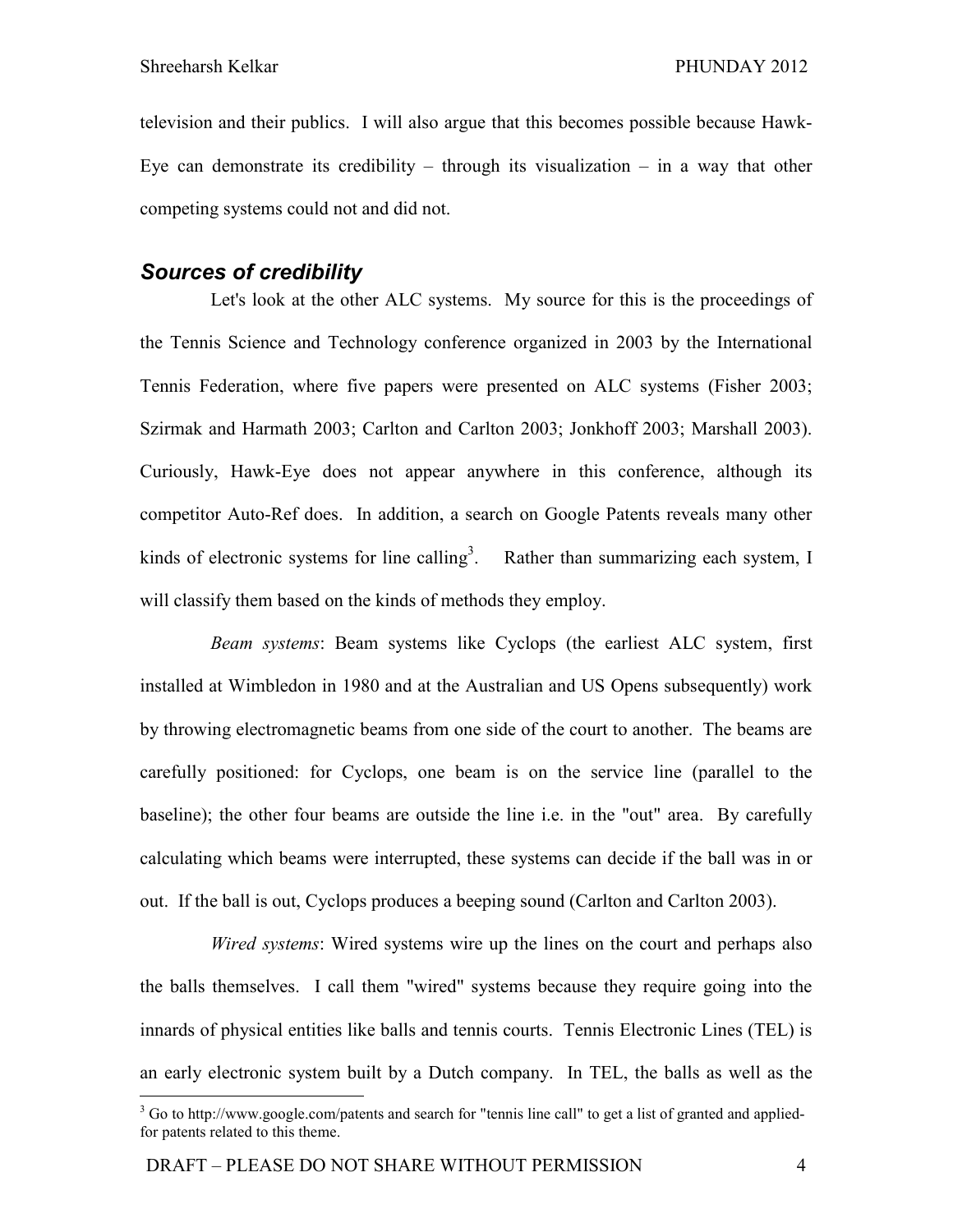lines are equipped with electronic sensors. The lines can "sense" the ball when it is close and an algorithm then calculates the "footprint" of the ball. The algorithm tries to take into account the compressibility (i.e. whether the ball is elongated or squished which should therefore affect its footprint) and whether the ball is skidding. TEL was tried at the US Open in 1992 on all the non-service lines. They found that out that in 9% of all close calls, the umpires and TEL arrived at different results (Jonkhoff 2003).

A patented system developed by Signal Processing Systems Inc. (SPS) in Sudbury, MA, embeds electronic sensors into the court lines. These sensors generate signals when the line is "touched" by a ball. These signals are turned into sounds which are piped to the line umpires manning that particular line. The line umpires will then use their judgment: they will augment their visual survey of the line with the sound produced by the system in order to call a ball in or out (Fisher  $2003)^4$ .

*Computer vision systems*: The last type of ALC systems uses computer vision to calculate the ball-impact position. In basic terms, this means using cameras positioned at different points on the court to calculate the 3-d trajectory of the ball's flight after it leaves the racquet.

Auto-Ref and Hawk-Eye are standard computer vision-based systems. Both systems deploy a number of high-speed cameras around the court, keeping track of the cameras' relative positions with respect to each other. The image extracted from each camera is processed to obtain the two-dimensional coordinates of the ball and the court lines in the image. The 2-d positions and the relative positions of the cameras are used to compute a 3-dimensional model of the ball's trajectory with respect to the court lines. This, in turn, is used to compute the "foot-print" of the ball on the court, taking into

 $\overline{a}$ 

<sup>&</sup>lt;sup>4</sup> For other examples of beam and wired systems see (Levey 2001).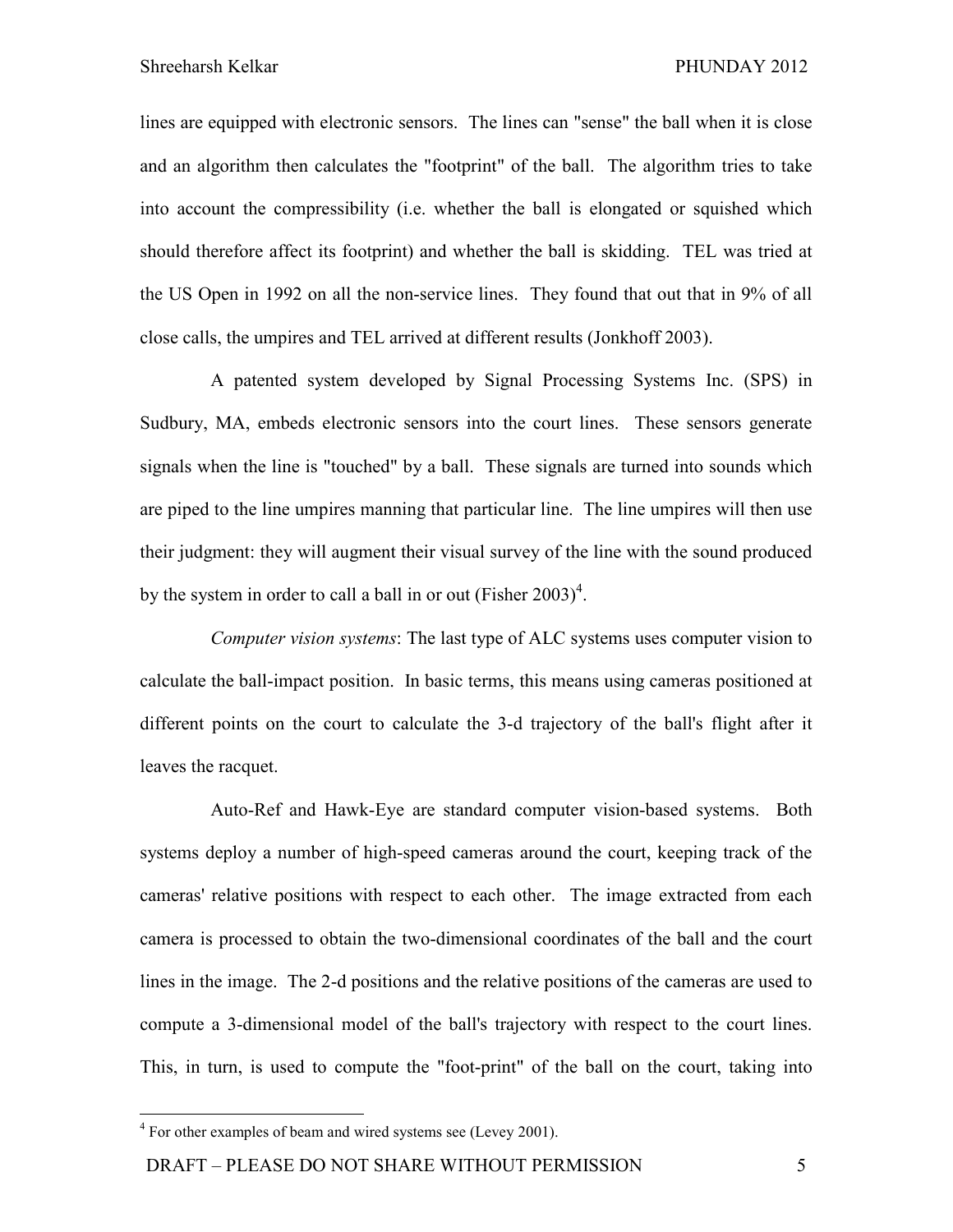consideration the velocity and the estimated compressibility of the ball. Finally, the 3-d trajectory is used as input to a visualization algorithm that is then shown to the audience as well as the umpire.

The first key difference between these three types of systems is that computer vision systems are "review" systems ("designed to provide a replay as an aid for the Chair Umpire") while beam and wired systems are "real-time" systems ("i.e. designed to make line calls immediately") (ITF Technical Centre 2010). There are some obvious advantages to computer vision systems. First, they don't require digging up the court to install sensors or to wire up the balls although they do need to be installed and calibrated. Second, they need only be brought into play when a call is challenged, and they are more immune to false positives: thus, there's no question of beeping when a player steps on the line which can all-too-easily happen for wired or beam systems.

In a 2007 paper, Jamie Capel-Davis and Stuart Miller of the ITF lay out the "general principles" for an ALC system to be "acceptable." According to them, a system should be: "accurate," "reliable," "practical," and "suitable." Here "practical" means "easy to use" by chair umpires in a way that does not interfere with their other duties and "suitable" means that the system is useful in all the possible conditions that exist in a tennis match (rain, wind, etc.) and that it not expose players to health risks (Miller and Capel-Davies 2007, 388). Can we point to any of these four factors as unequivocal reasons for the eventual success of computer vision systems?

I will argue that one key reason for their success today is that these systems offer more "credibility" than the others. At the same time, they function as powerful "centers of calculation" (Latour 1988) that link and hold together the intertwined worlds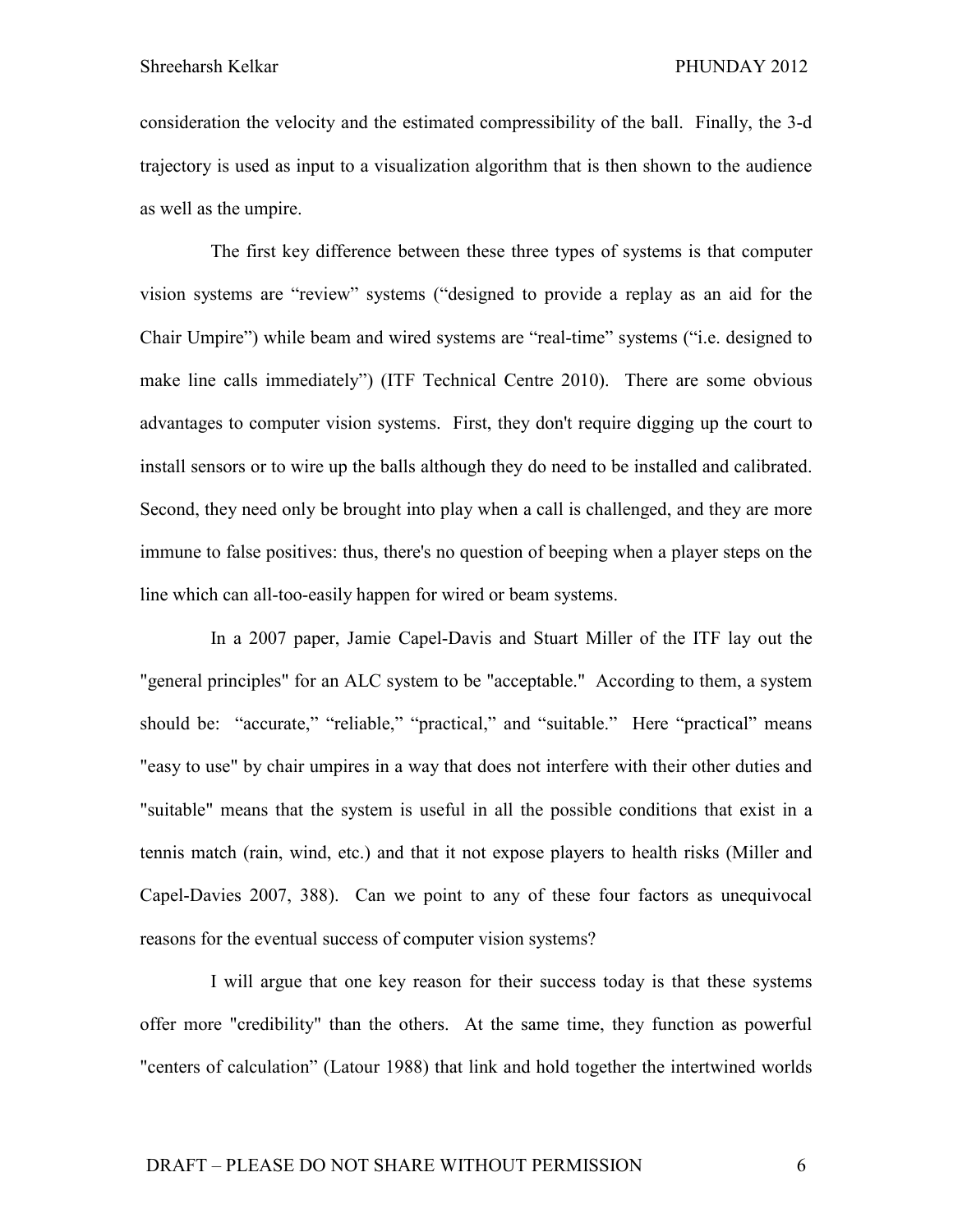of tennis and television, and their associated publics, in a way that the other systems cannot.

First, the credibility. Steven Shapin (1995) points out that in opposition to the traditional understanding of science which assumes that scientific claims are credible because they are valid, science studies takes as its starting point the idea that scientific claims *become* valid because they make themselves more credible to their audiences (who may be scientific or other kinds of publics). This credibility is produced by using different techniques of persuasion (graphs, charts, equations, diagrams, experiments) that are suitable for the public being addressed, which is itself being disciplined to see things a certain way. The success of Hawk-Eye (as the exemplar of computer vision systems) can be seen to come from its production of credibility, its ability to persuade different publics. Let's see how.





**Figure 1: The figure at the top shows a still from a Hawk-Eye animation. Notice that the color of the court is brown since the match is being played on a clay court in Monte Carlo. Notice that the visualization has a "memory" and shows the trajectory of the ball as a tunnel-like structure. Notice also the back of the court which is closely modeled on an actual court complete with a seated line umpire and the name of the tournament. The figure at the bottom shows a "top view' of the mark made by the ball on the court. Hawk-Eye thus allows its viewers to become referees who can inspect the mark made by the ball on the**  Video from http://www.youtube.com/watch?v=Cgeb61VIKvo **court, just like actual umpires.**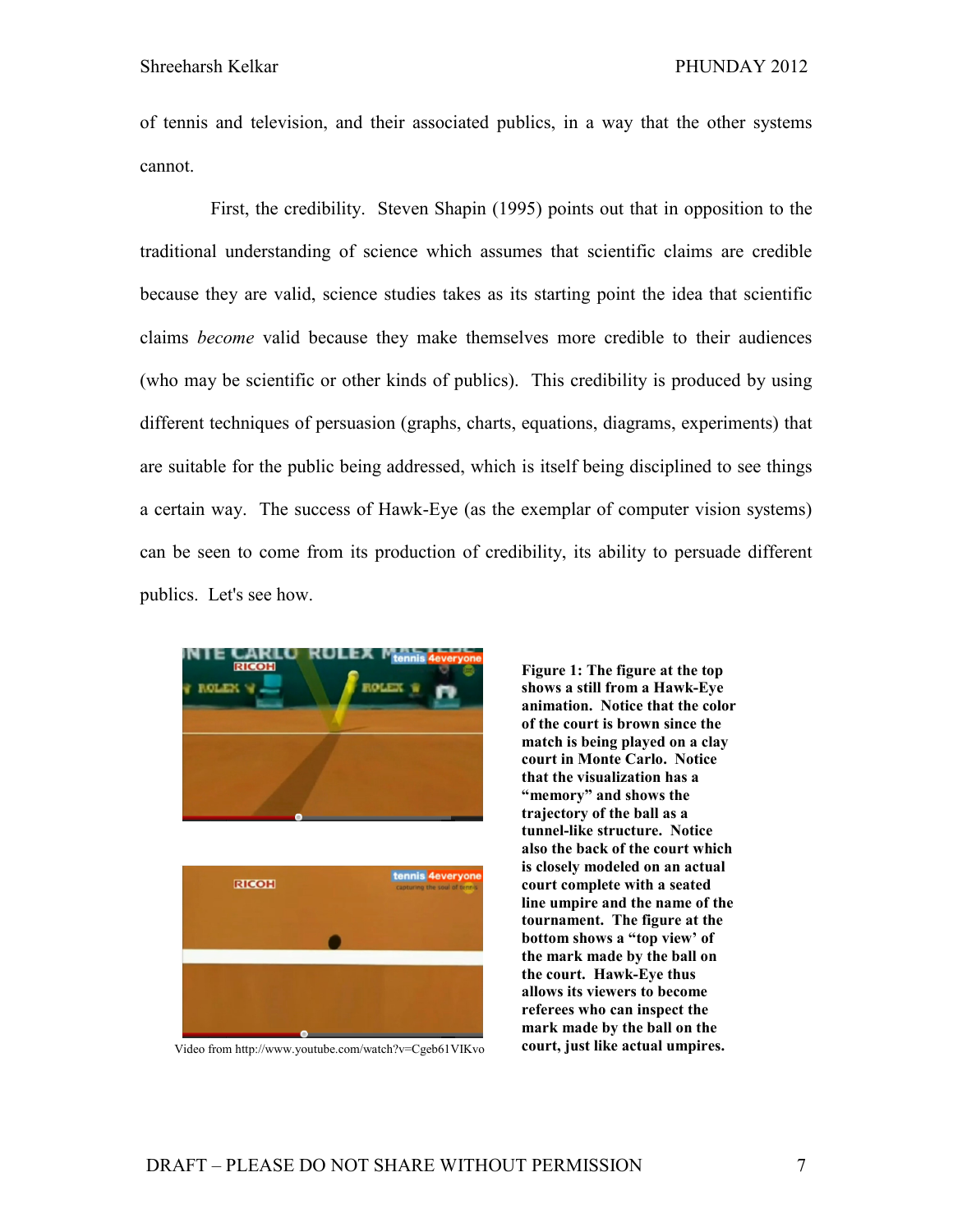The important difference between the three types of systems is this: beam systems and wired systems analyze what happens at the point of impact. These systems do not trace the ball as it arrives at its point of point of impact, nor do they have to, in order to produce a result. Computer vision systems however need to trace the trajectory of the ball in order to determine the point of impact. The ability to compute and visualize a trajectory allows computer vision systems to make their audiences *see* their working in what one might call a "transparent" way. (Beam and wired systems often produce their output as a sound: a beep. It seems harder for them to translate their working into a visual for audiences to see.) As Richard Wright (2008, 79) points out, "visualizations are created for people rather than machines." And of all our senses, sight is considered to be the most context-independent, culture free, transparent, and the most persuasive (Rorty 1979, 38–39). Although as Charles Goodwin shows in his brilliant deconstruction of the Rodney King trial, publics must be trained to "see" in order to persuade them (Goodwin 1994; Wright 2008, 82).

Wright (2008, 79) continues: "A visualization is distinguished by its algorithmic dependence on its source data and its perceptual independence from it." How does the Hawk-Eye visualization secure its "perceptual independence" from its source data and hence, presumably, its persuasive power? First, the visualization is mimetic; it is customized to the court the match takes place on. The visualization preserves the color (blue, green) and the texture (in a very basic sense, by visually distinguishing grass, carpet, and hard courts) of the court. It also places images of objects and people on the court: line umpires, clocks, service speed indicators, the name of the tournament, all of which make the simulated court look like a real one. Second, it holds on to the convention of making the screen a window into another world; telecasts of sports on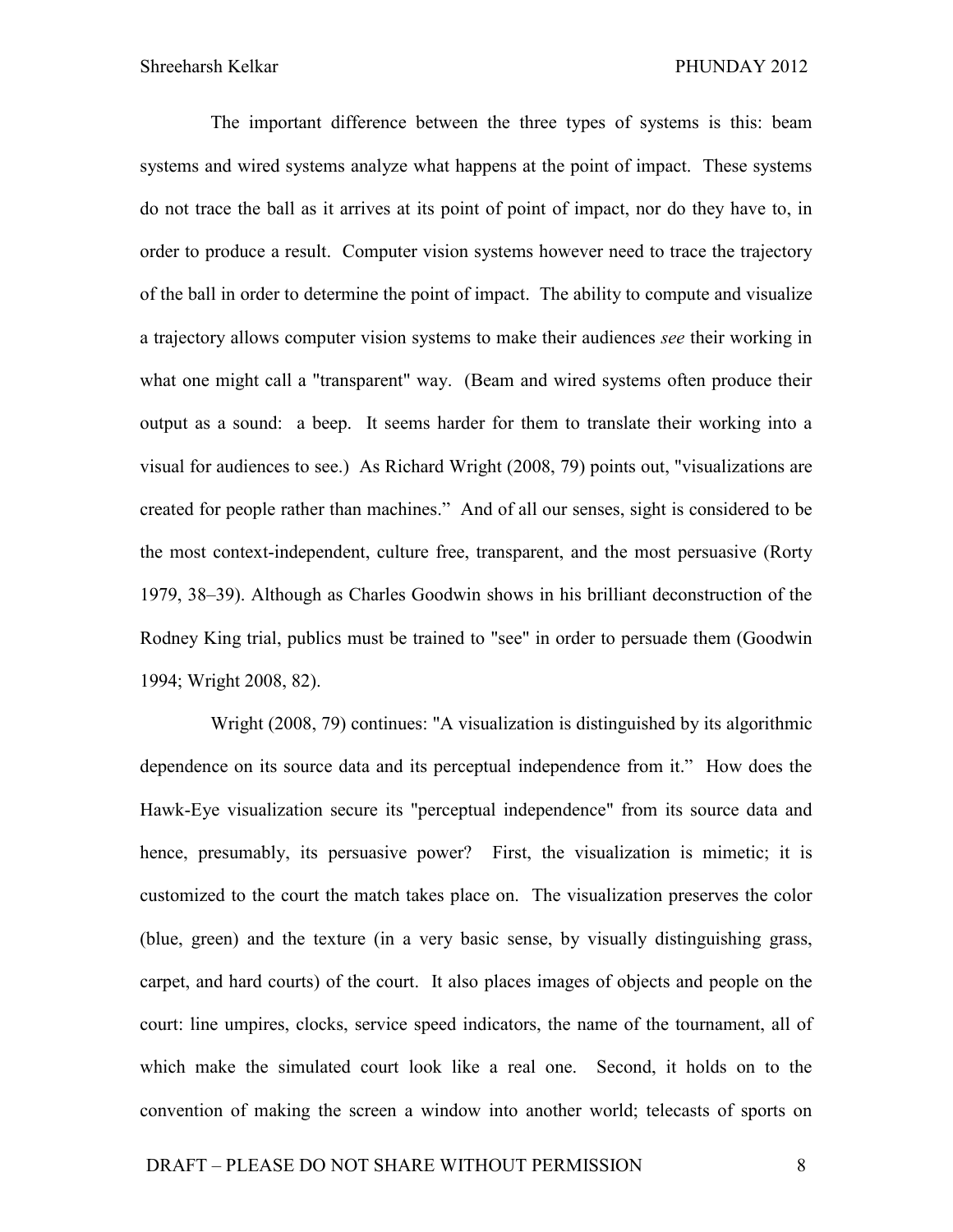television almost invariably do this. Third, the visualization borrows some visual conventions from computer games (e.g. tennis on the Wii): the neatly drawn straight lines, the almost perfect circular/elliptical shape of the ball, and a complete absence of texture (you wouldn't know that a tennis ball has fluff all over it, or that lines that make up tennis courts are painted and scruffy). In a sense, the visualization is of the form that Daston and Galison (2010) call "truth-to-nature." Fourth, it makes the viewer himself into a camera. The viewer is able to fly along the court (similar to the way Second Life allows him to "teleport") and look at the moving ball from different angles; this viewer flight usually ends with him looking "down" at the "mark" made by the ball on the court, i.e. its impact point. The impact point itself is usually rendered without any messiness: it is very clear to the viewer if the ball is in or out. Finally, in a move that is drastically different from how we usually "see," the visualization has a memory: even as the ball is moving, the viewer can see all its previous positions since the trajectory of the ball is literally drawn using tunnel-like structures, as if the ball is creating a pipe as it moves. This final move might be the most important way in which the visualization demonstrates the working of the system, to convince its viewers. (See Figure 1 for an illustration).

The production of this kind of credibility is not available to other systems. Could they make themselves credible in other ways, or by not appealing to the sense of sight? Perhaps, but with the success of computer vision systems, it's hard to imagine credibility being produced in any other way.

My point about credibility will become clear by seeing the changes in the Hawk-Eye visualization since 2004. Over the years, the visualization has become: (a) even more mimetic, in terms of looking more and more like the court the match is played on, (b) longer, in terms of showing the trajectory of the ball, and (c) richer, in that it can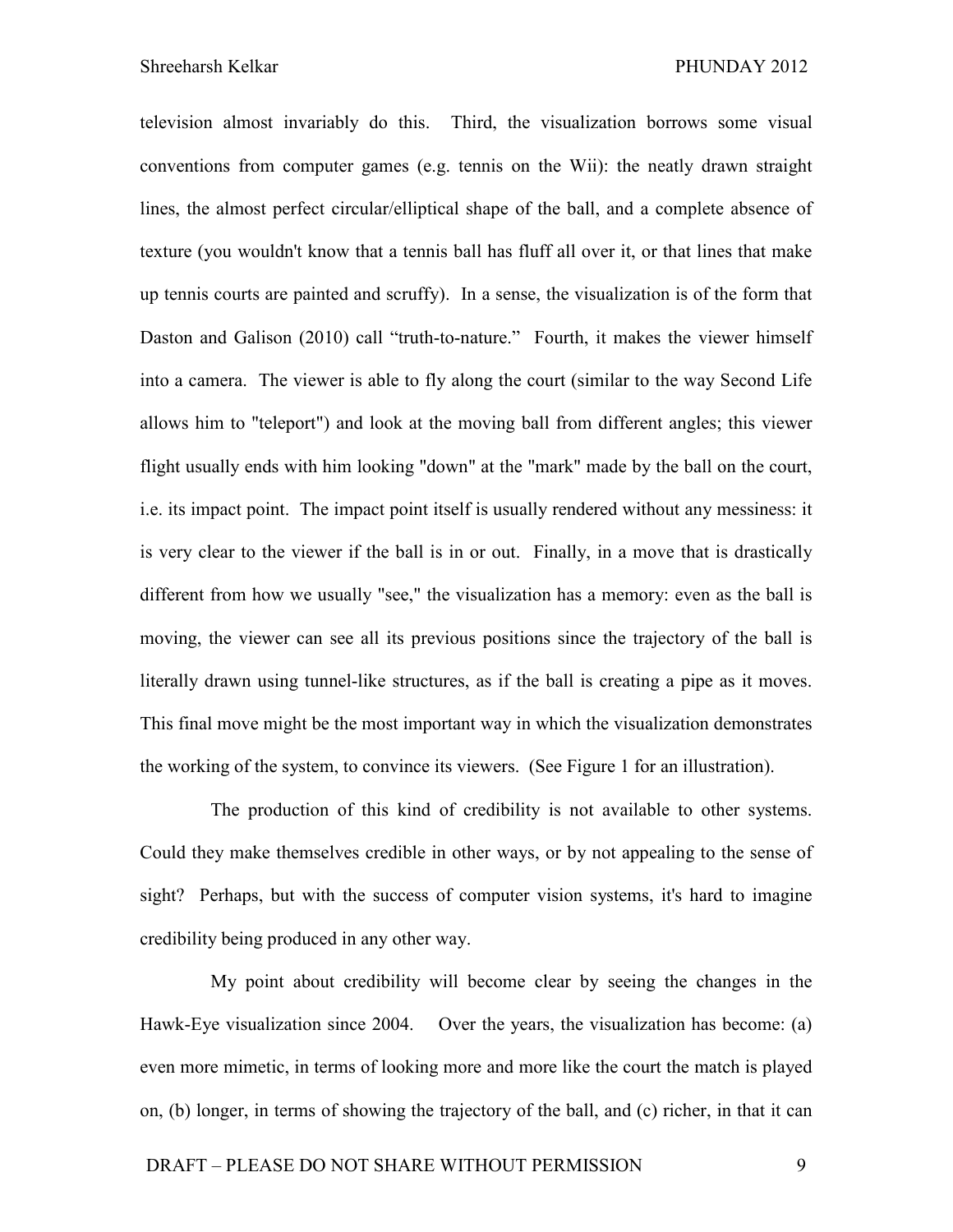now incorporate more views and angles and has memory. The visualization now allows the viewer to fly with the ball to see, looking down, the mark made by the ball on the court; in 2004, it merely allowed the viewer to see the line from the point of view of the line umpire policing the line. Over the same time, player complaints about the system have reduced (Pilhofer 2008). Today, it seems to be just another part of the tennis landscape. For more details on this, see Figure 2.



**(b) shows the visualization circa 2009. The court is now considerably embellished with markers to make it look more "real." The visualization now lasts for much longer: roughly 10-12 seconds. Finally, the visualization, instead of putting the viewer in the position of the line umpire, seems to mimic the point of view of the ball. The viewer appears to fly along the court, as if following the ball. It ends with the viewer looking down at the mark made by the ball. Notice that the visualization allows the viewer to zoom in considerably more than before. Both visualizations (a) and (b) use clean lines, more "truth-to-nature" than real. (b) also shows the trajectory of the ball using a tunnel-like visual, which (a) does not.** 

#### *Hawk-Eye as a "center of calculation"*

The second reason for the eventual success of computer vision systems (exemplified by Hawk-Eye) is that it is more than an ALC system; it is an amazingly detailed system of surveillance that tracks the ball as it moves around the court, from its contact point with the racquet to its impact on the court. It records who won the point,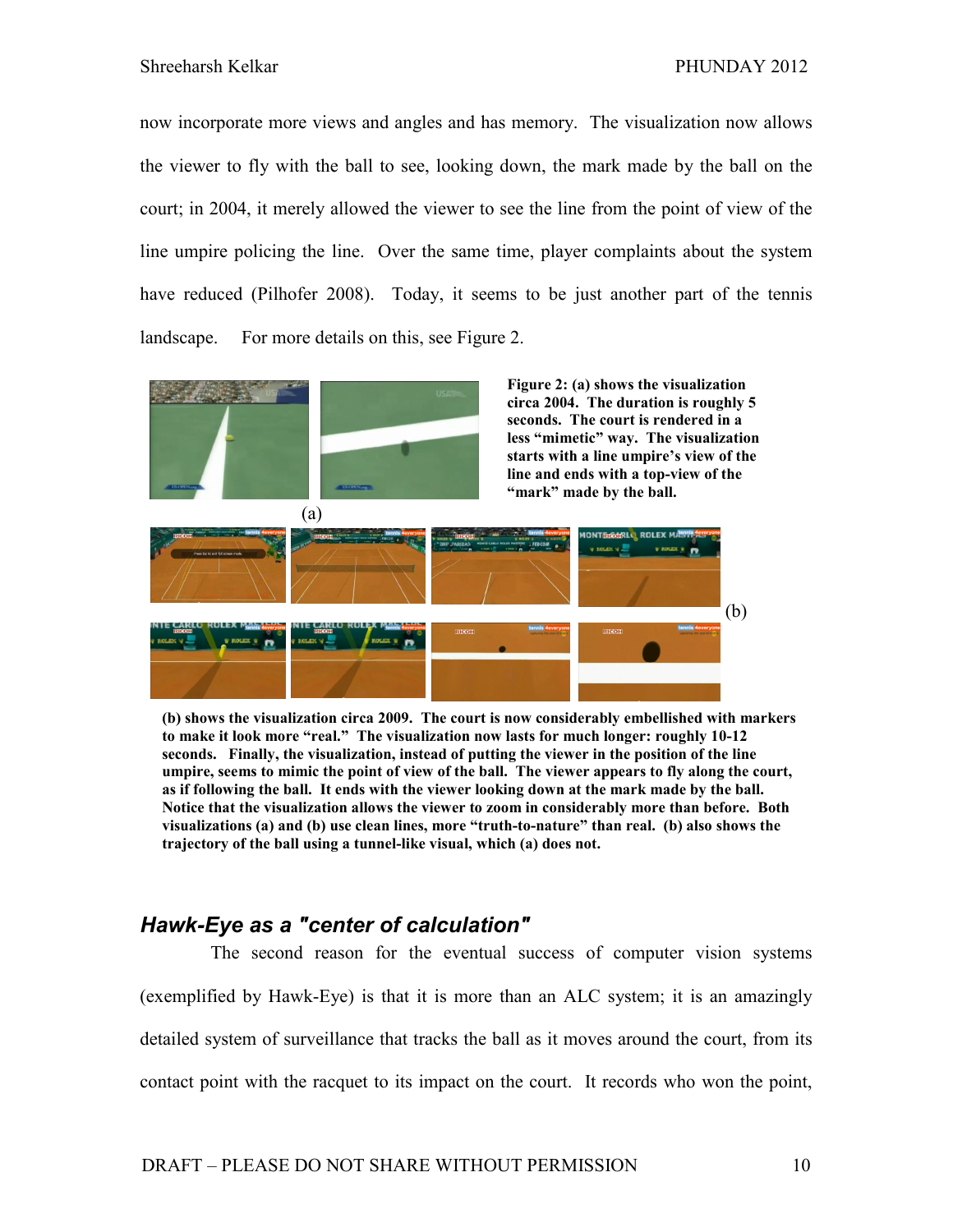and it records how the point was won (an ace, a winner, a forehand or backhand, or an unforced error).

Beam and wired systems cannot function as surveillance systems. These systems are too scattered and decentralized: sensors embedded in balls and lines, localized beams to monitor specific lines. To integrate these fragments into a complete panoptic record seems difficult, if not impossible. Computer vision systems, on the other hand, have an almost gods-eye vantage point to view the court. It's no wonder that they function so well as a link between the worlds of tennis and television. Perhaps, one might say, the reason for our very real preference for a system geared towards a production of mechanical objectivity rather than systems that produce objectivity as trained judgment is that mechanically objective systems (which have fewer points where humans intervene) are better at surveillance, and therefore, more productive. (Daston and Galison 2010).

Bruno Latour points out that one relationship between knowledge and power lies in the development of what he calls "centers of calculation." As I understand him, he is referring to systems that produce inscriptions (maps, equations and others) which then colonize different aspects of the world around them, piercing through previously impervious boundaries between activities (Latour 1988). Hawk-Eye can be seen to be a similar center of calculation. It produces inscriptions, numerical data that binds television stations and the world of tennis even closer. This data allows the production of a certain kind of "fairness" on the court and therefore appeals to certain publics (tennis fans and viewers, including television viewers). More importantly, it enables the formation of a competing center of authority: television viewers get the ability to see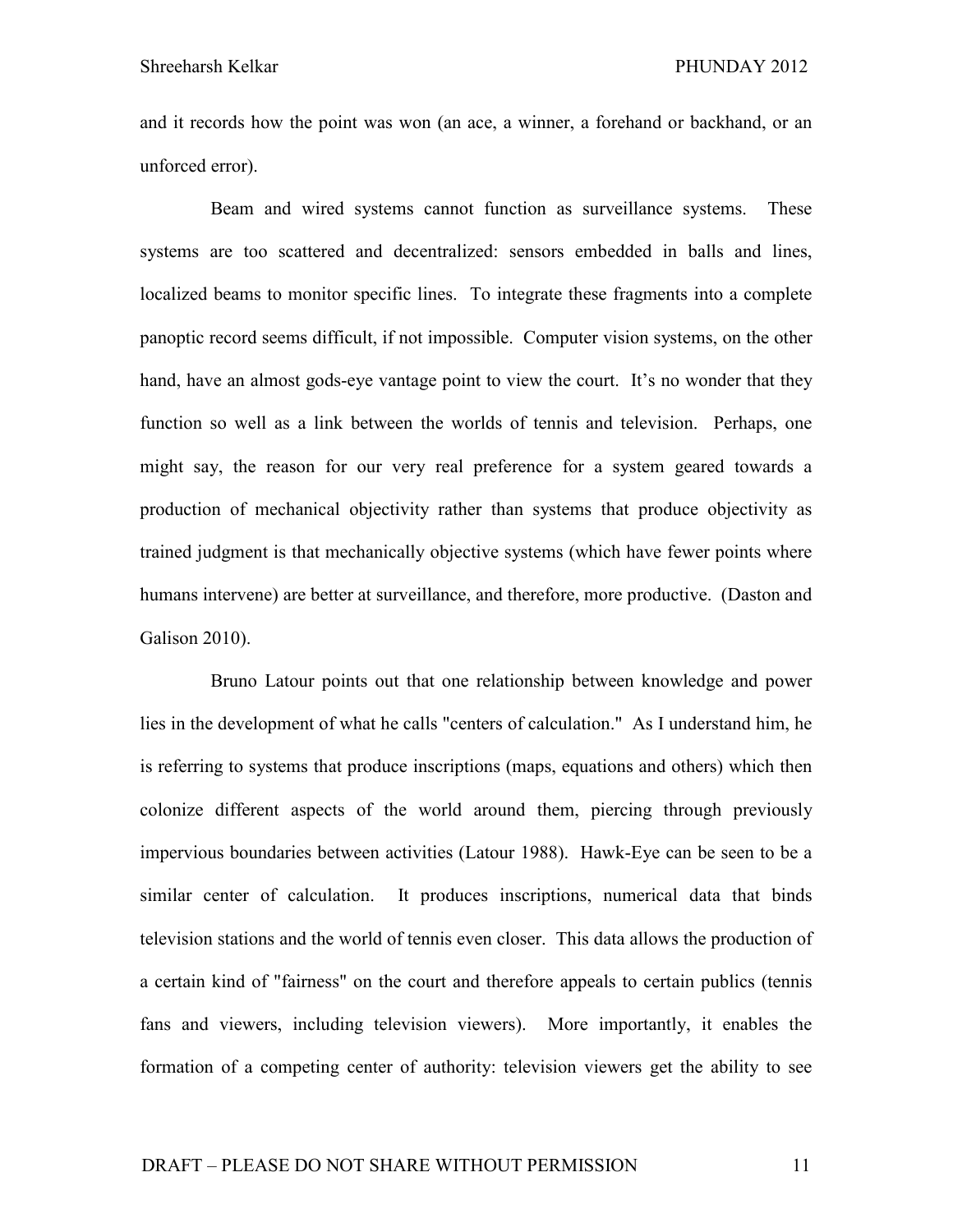whether certain on-court decisions were right or wrong (irrespective of whether they were challenged on court).



**Figure 3: The figure on the right shows the contact points i.e. the point of contact of the ball with the player's racket. The figure on the right shows where the players hit the ball i.e. it shows the various impact points.** 

Finally it allows the production of even finer statistics and slick visualizations that television stations see as the source of their popularity with their publics. It gives them a means for attracting (or creating) newer publics who are interested in reaching out to each other through joint explorations of statistics. ESPN.com, for example, recently created a new website called CourtCast (Anon.). CourtCast allows its users to watch a match "live" through a simulated visualization (which is streamed real-time, and is a transformed version of Hawk-Eye data). It allows them various other options: to see a "rally" from different points around the court, to see statistics about aces, winners, forehands, backhands all visualized in terms of the ball-impact position on court as well as its contact-point with the racket. Users can also use the new social media, like Twitter, to talk to each other about these statistics. (See Figure 3 for some screenshots of CourtCast.)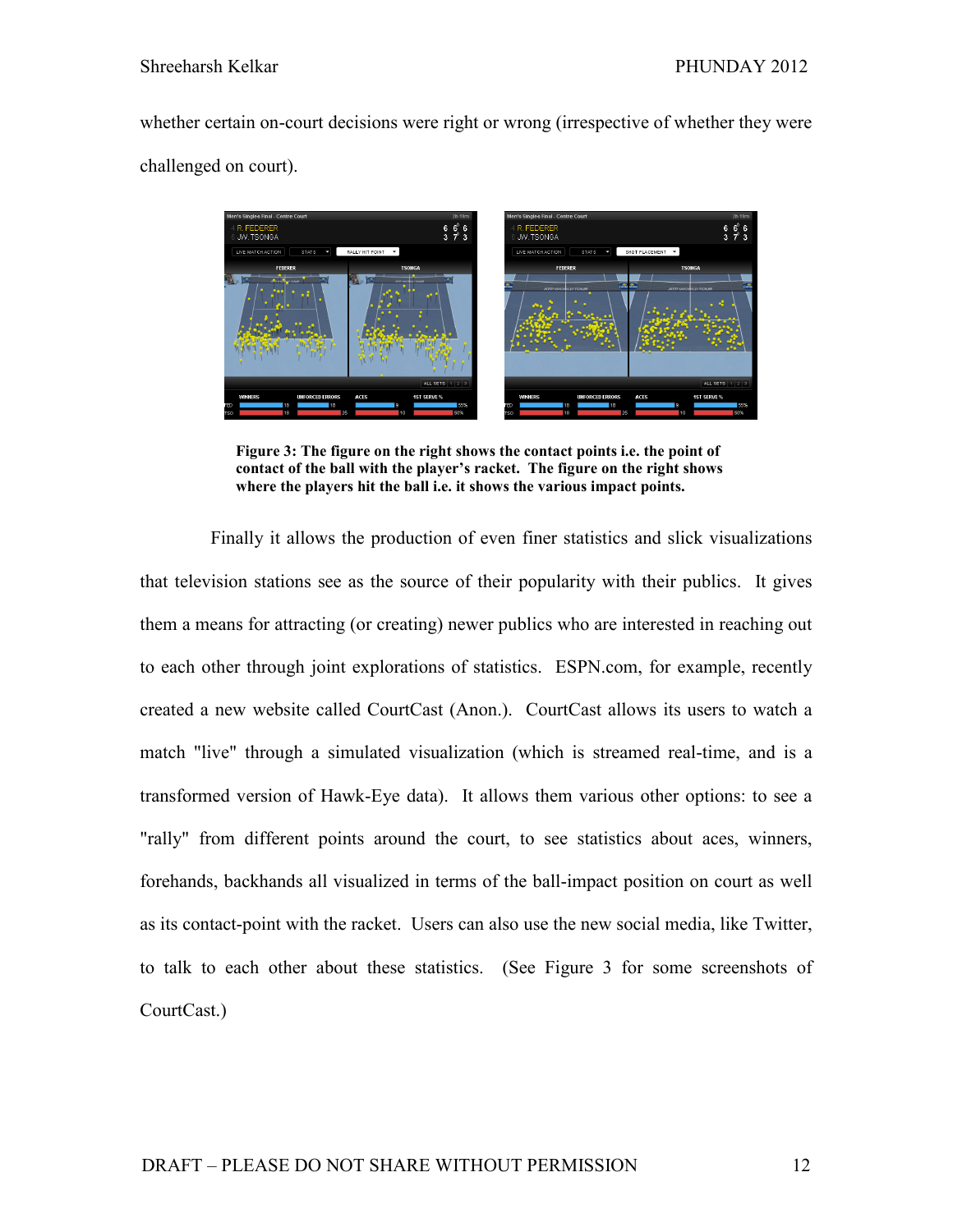### *Conclusion*

This essay has purported to show that the success of a computer vision-driven Automatic Line Calling system should be seen less because of criteria like accuracy and reliability and more because these systems produce a kind of credibility (by demonstrating their working through visuals) that other systems cannot. They also function as "centers of calculation" tying together the diverse worlds of tennis, television, and their publics.

## *Bibliography*

| Anon. 2008. Jennifer Capriati Vs Serena Williams Us Open 2004.<br>http://www.dailymotion.com/video/x7fuj4_jennifer-capriati-vs-serena- |
|----------------------------------------------------------------------------------------------------------------------------------------|
| william sport.                                                                                                                         |
| -. 2011. Serena Williams Vs Jennifer Capriati Blown Calls.                                                                             |
| http://www.youtube.com/watch?v=F4mGqwA7cCM&feature=youtube_gdata_pla                                                                   |
| yer.                                                                                                                                   |
| http://en.wikipedia.org/wiki/Hawk-Eye.                                                                                                 |
| -. "ESPN CourtCast - WTA e-Boks Sony Ericsson."                                                                                        |
| http://scores.espn.go.com/sports/tennis/courtcast.                                                                                     |
| Brown, Clifton. 2004. "Umpire's Unforced Errors Help Lift Capriati." The New York                                                      |
| Times, September 8, sec. Sports / Tennis.                                                                                              |
| http://www.nytimes.com/2004/09/08/sports/tennis/08tennis.html?_r=1&ref=jennif<br>ercapriati.                                           |
| Carlton, B, and S Carlton. 2003. "Cyclops Electronic Service Line Calling System for                                                   |
| Tennis." In, ed. Stuart Miller. International Tennis Federation.                                                                       |
| Collins, H., and R. Evans. 2008. "You Cannot Be Serious! Public Understanding of                                                       |
| Technology with Special Reference to 'Hawk-Eye'." Public Understanding of                                                              |
| Science 17 (3): 283-308.                                                                                                               |
| -. 2011. "Sport-decision Aids and the 'CSI-effect': Why Cricket Uses Hawk-Eye                                                          |
| Well and Tennis Uses It Badly." Public Understanding of Science.                                                                       |
| Daston, Lorraine, and Peter Galison. 2010. Objectivity. Zone Books.                                                                    |
| Fisher, J. 2003. "A Line Calling System to Improve Line Umpire Performance." In, ed.                                                   |
| Stuart Miller. International Tennis Federation.                                                                                        |
| Goodwin, C. 1994. "Professional Vision." American Anthropologist 96 (3): 606-633.                                                      |
| ITF Technical Centre. 2010. "Automated Line-Calling Systems: ITF Evaluation."                                                          |
| http://www.itftennis.com/shared/medialibrary/pdf/original/IO 5918 original.pdf.                                                        |
| Jonkhoff, H. 2003. "Electronic Line-calling Using the TEL System." In, ed. Stuart                                                      |
| Miller. International Tennis Federation.<br>Latour, Bruno. 1988. "Visualisation and Cognition: Drawing Things Together." In            |
| Knowledge and Society Studies in the Sociology of Culture Past and Present, 6:1–                                                       |